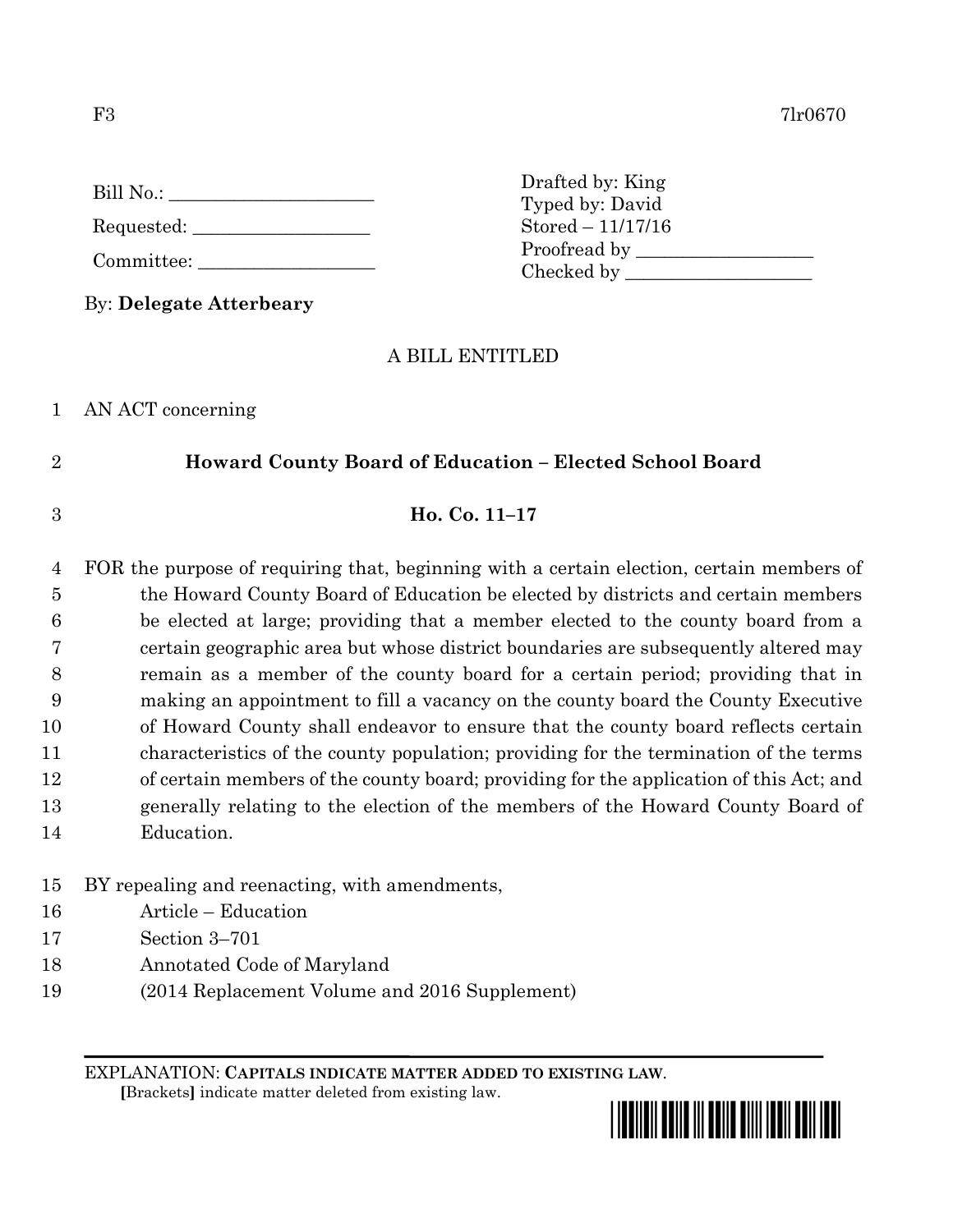| $\mathbf 1$<br>$\overline{2}$ | SECTION 1. BE IT ENACTED BY THE GENERAL ASSEMBLY OF MARYLAND,<br>That the Laws of Maryland read as follows:                                                                                                                                          |  |  |
|-------------------------------|------------------------------------------------------------------------------------------------------------------------------------------------------------------------------------------------------------------------------------------------------|--|--|
| $\boldsymbol{3}$              | <b>Article - Education</b>                                                                                                                                                                                                                           |  |  |
| 4                             | $3 - 701.$                                                                                                                                                                                                                                           |  |  |
| 5                             | (1)<br>The Howard County Board consists of:<br>(a)                                                                                                                                                                                                   |  |  |
| 6                             | $\left[ (1) \right]$<br>(I)<br>Seven elected members; and                                                                                                                                                                                            |  |  |
| 7                             | (II)<br>One student member.<br>[(2)]                                                                                                                                                                                                                 |  |  |
| 8                             | (2)<br>THE SEVEN ELECTED MEMBERS SHALL BE ELECTED AS FOLLOWS:                                                                                                                                                                                        |  |  |
| 9<br>10                       | (I)<br>ONE MEMBER FROM EACH OF THE FIVE COUNCILMANIC<br>DISTRICTS IN THE COUNTY, ELECTED BY THE VOTERS OF THAT DISTRICT; AND                                                                                                                         |  |  |
| 11<br>12                      | (II)<br>TWO MEMBERS AT LARGE, ELECTED BY THE VOTERS OF THE<br>COUNTY.                                                                                                                                                                                |  |  |
| 13<br>14                      | (1)<br>A candidate who becomes an elected member of the county board shall<br>(b)<br>be a resident and registered voter of Howard County.                                                                                                            |  |  |
| 15<br>16                      | (I)<br>(2)<br>Any elected member who no longer resides in Howard County<br>may not continue as a member of the board.                                                                                                                                |  |  |
| 17<br>18<br>19                | ANY MEMBER ELECTED FROM A COUNCILMANIC DISTRICT<br>(II)<br>WHO NO LONGER RESIDES IN THAT DISTRICT MAY NOT CONTINUE AS A MEMBER OF<br>THE BOARD.                                                                                                      |  |  |
| 20<br>21<br>22<br>$23\,$      | (3)<br>IF THE BOUNDARY LINE OF A HOWARD COUNTY COUNCIL<br>DISTRICT IS CHANGED, THE TERM OF AN INCUMBENT MEMBER OF THE COUNTY<br>BOARD WHO NO LONGER RESIDES IN THAT COUNCILMANIC DISTRICT BECAUSE OF<br>THE CHANGE IS NOT AFFECTED DURING THIS TERM. |  |  |
| 24                            | The seven elected members of the Howard County Board shall be elected:<br>$\left( \mathrm{c}\right)$                                                                                                                                                 |  |  |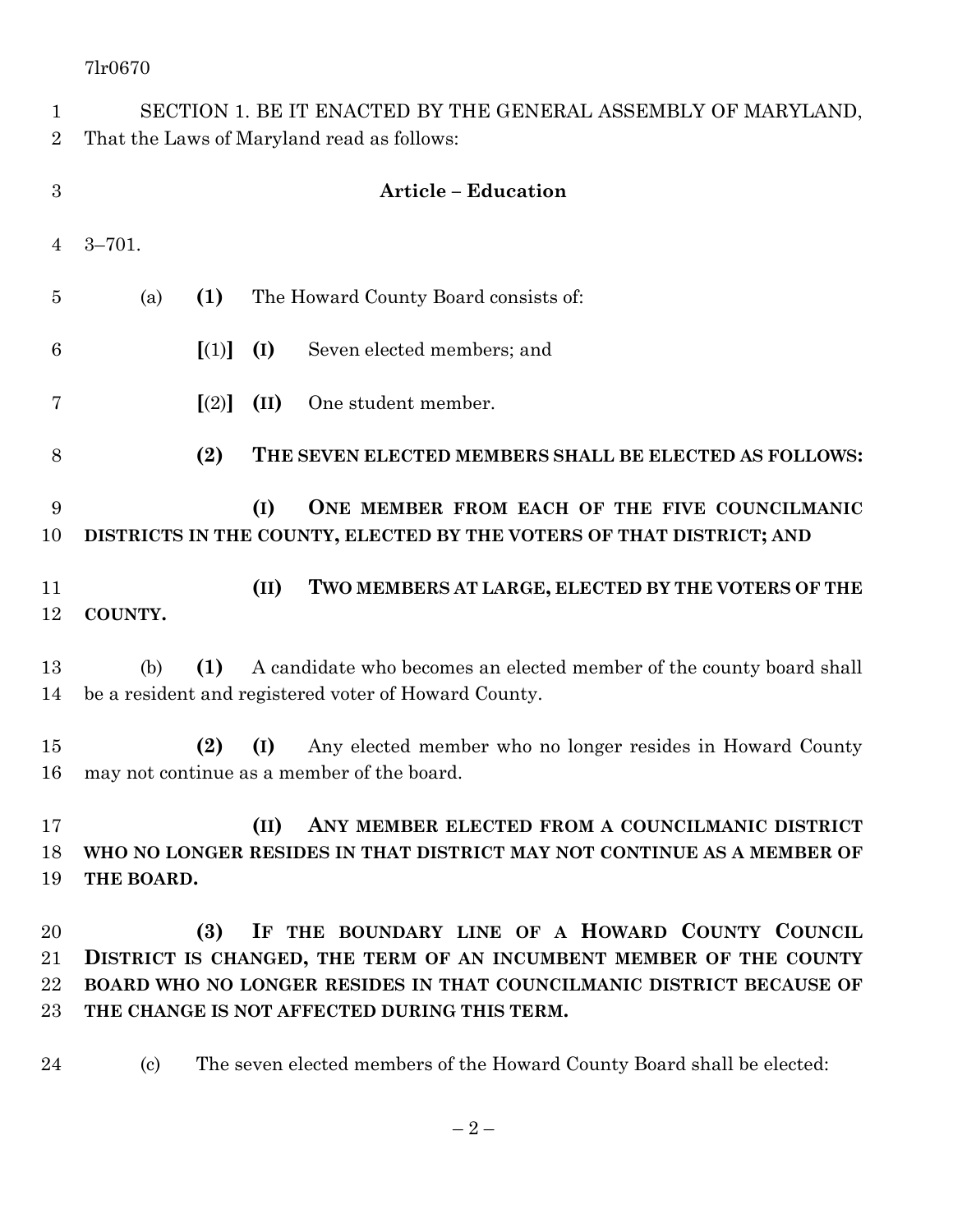(1) **[**At**] BEGINNING IN 2018, AT** the general election every **[**2**] 4** years as required by subsection (d) of this section; and (2) From Howard County **[**at large**] AS SPECIFIED IN SUBSECTION (A) OF THIS SECTION**. (d) (1) (i) The terms of the elected members are **[**staggered**]** as provided in this subsection. (ii) Each term of office begins on the first Monday in December after the election of a member and until a successor is elected and qualifies. (2) (i) The term of office of **[**the**] EACH** member elected at the **[**2002**] 2018** election is 4 years. 11 (ii) The successor to this office shall serve for a term of 4 years. **[**(3) (i) Two members shall be elected at the 2004 election. 13 (ii) The successors to these offices elected at the 2008 election shall serve a term of 4 years. (4) (i) Five members shall be elected at the 2006 election. (ii) Subject to paragraph (5) of this subsection, the successors to these offices shall be elected at the 2010 election and shall serve for a term of 4 years. (5) (i) Except as provided in subparagraph (ii) of this paragraph, as of the 2006 election, the term of each office is 4 years. (ii) 1. At the 2006 election, the individual elected as a member who receives the lowest number of votes among the five members elected in that election 22 shall serve for a term of 2 years. 23 2. The successor to the office for the member elected at the 2006 election who receives the lowest number of votes among the five members elected in

that election shall be elected at the 2008 election and shall serve for a term of 4 years.**]**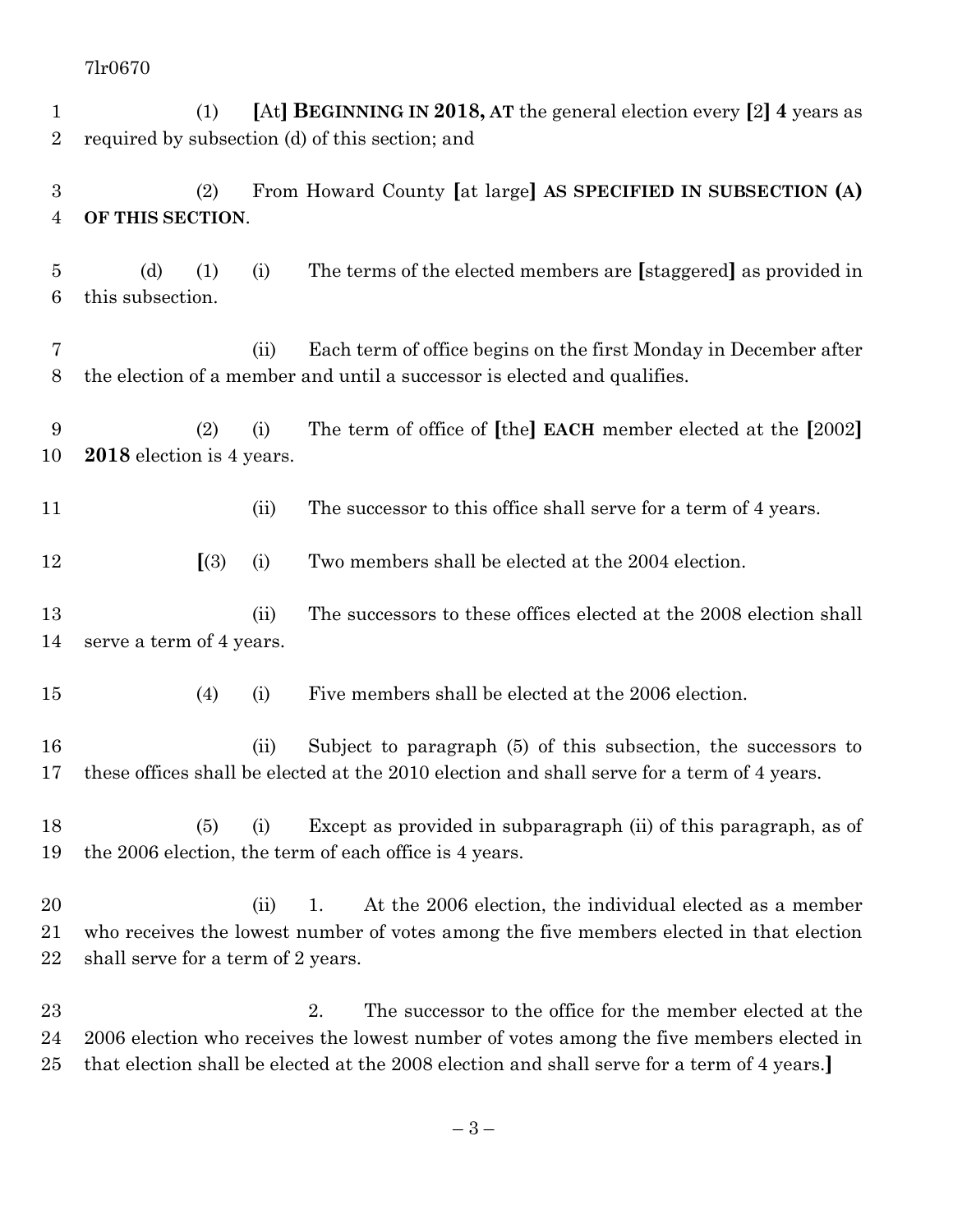**[**(6)**] (3)** Except as provided in paragraph **[**(7)**] (4)** of this subsection and subject to the confirmation of the County Council, the County Executive of Howard County shall appoint a qualified individual to fill any vacancy **FOR AN ELECTED MEMBER** on the county board for the remainder of that term and until a successor is appointed and qualifies.

 **[**(7)**] (4)** If a vacancy **FOR AN ELECTED MEMBER** occurs before the date that is 1 year following the date of the member's election, the individual appointed under paragraph **[**(6)**] (3)** of this subsection shall serve only until a successor is elected by the voters at the next general election.

 **[**(8)**] (5)** Candidates for the vacated office may be nominated at a primary election in the same manner as for any other position on the **[**Howard County Board**] COUNTY BOARD**.

 **[**(9) When more than two members of the county board are to be elected at an election and the terms of the offices to be filled at the election vary, the elected candidates receiving the greater number of votes shall fill the offices with the longer terms.**]**

 **[**(10)**] (6)** The candidate receiving the vacated position shall take office on the first Monday in December after the election and shall continue to serve for the remainder of the vacated term and until a successor is elected and qualifies.

 **[**(11)**] (7)** Except as provided in this subsection, an election to fill a vacancy on the Howard County Board of Education shall be governed by §§ 8–801 through 8–806 of the Election Law Article.

# **(E) WHEN MAKING AN APPOINTMENT TO THE COUNTY BOARD, THE COUNTY EXECUTIVE OF HOWARD COUNTY SHALL ENDEAVOR TO ENSURE THAT THE COUNTY BOARD REFLECTS THE RACE, GENDER, AND ETHNIC DIVERSITY OF THE POPULATION OF HOWARD COUNTY.**

 **[**(e)**] (F)** (1) The student member shall be a bona fide resident of Howard County and a regularly enrolled junior or senior year student from a Howard County public high school.

 (2) The student member shall serve for a term of 1 year beginning on July 1 after the member's election, subject to confirmation of the election results by the county board.

 $-4-$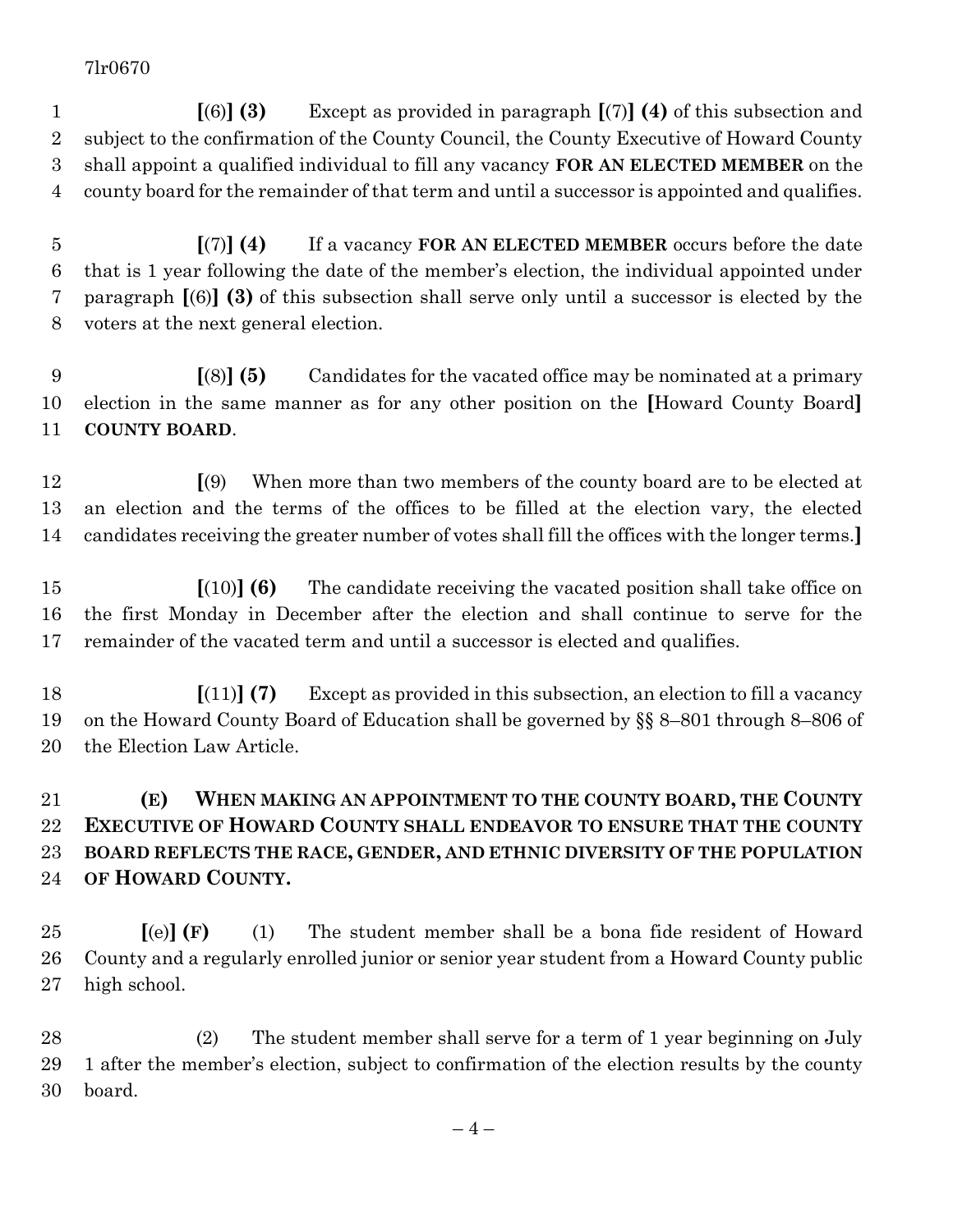| $\mathbf 1$                           | (3)                                            |       | The nomination and election process for the student member:                                                                                                                                                                                                  |
|---------------------------------------|------------------------------------------------|-------|--------------------------------------------------------------------------------------------------------------------------------------------------------------------------------------------------------------------------------------------------------------|
| $\overline{2}$                        |                                                | (i)   | Shall be approved by the Howard County Board of Education;                                                                                                                                                                                                   |
| 3<br>$\overline{4}$<br>$\overline{5}$ | to proceed in the election; and                | (ii)  | Shall include a provision that provides for the replacement of one<br>or both of the final candidates if one or both of them are unable, ineligible, or disqualified                                                                                         |
| $6\phantom{.}6$<br>7                  |                                                | (iii) | Shall allow for any student in grades 6 through 11 enrolled in a<br>Howard County public school to vote directly for one of the two student member candidates.                                                                                               |
| 8<br>9                                | (4)<br>number of votes in the direct election: |       | The student member candidate who receives the second highest                                                                                                                                                                                                 |
| 10                                    |                                                | (i)   | Shall become the alternate student member; and                                                                                                                                                                                                               |
| 11<br>12                              |                                                | (ii)  | Shall serve if the student member who is elected is unable,<br>ineligible, or disqualified to complete the student member's term of office.                                                                                                                  |
| 13<br>14                              | (5)                                            |       | Except as provided in paragraphs $(6)$ and $(7)$ of this subsection, the<br>student member has the same rights and privileges as an elected member.                                                                                                          |
| $15\,$<br>16<br>17                    | (6)                                            |       | Unless invited to attend by the affirmative vote of a majority of the<br>county board, the student member may not attend a closed session addressing a matter on<br>which a student member is prohibited from voting under paragraph (7) of this subsection. |
| 18                                    | (7)                                            |       | The student member shall vote on all matters except those relating to:                                                                                                                                                                                       |
| 19                                    |                                                | (i)   | Geographical attendance areas under $\S$ 4-109 of this article;                                                                                                                                                                                              |
| 20<br>21                              |                                                | (ii)  | Acquisition and disposition of real property and matters<br>pertaining to school construction under $\S$ 4-115 of this article;                                                                                                                              |
| 22                                    |                                                | (iii) | Employment of architects under $\S$ 4–117 of this article;                                                                                                                                                                                                   |
| 23                                    |                                                | (iv)  | Donations under $\S$ 4–118 of this article;                                                                                                                                                                                                                  |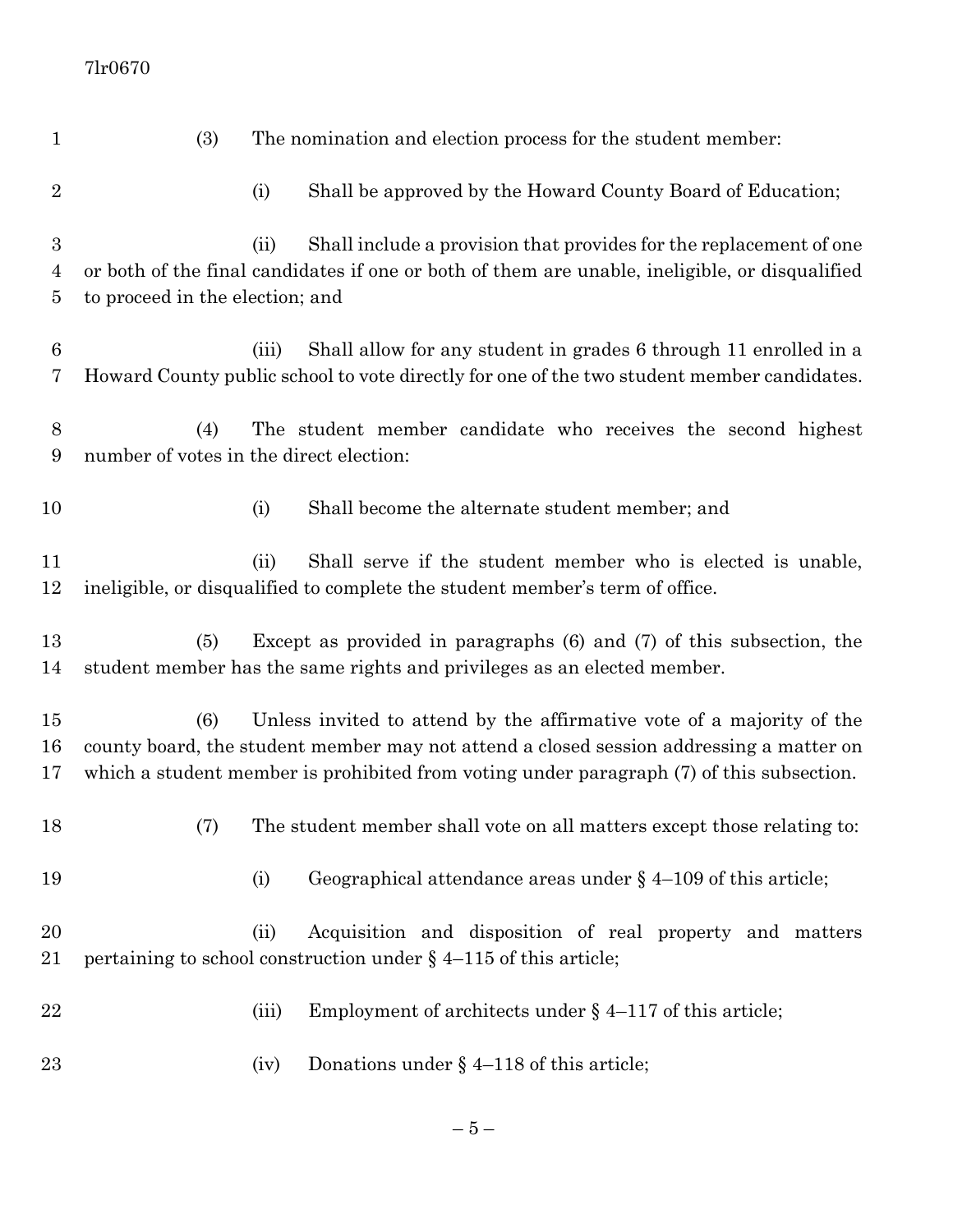| $\mathbf{1}$             |                                         | (v)     | Condemnation under $\S$ 4–119 of this article;                                                                                                                                                                                              |
|--------------------------|-----------------------------------------|---------|---------------------------------------------------------------------------------------------------------------------------------------------------------------------------------------------------------------------------------------------|
| $\overline{2}$<br>3      | $4-120$ of this article;                | (vi)    | Consolidation of schools and transportation of students under $\S$                                                                                                                                                                          |
| $\overline{4}$<br>5      | $4-201$ and $4-202$ of this article;    | (vii)   | Appointment and salary of a county superintendent under §§                                                                                                                                                                                  |
| 6<br>7                   | article;                                | (viii)  | Employee discipline and other appeals under $\S$ 4-205(c) of this                                                                                                                                                                           |
| 8                        |                                         | (ix)    | Budgetary matters under Title 5 of this article;                                                                                                                                                                                            |
| 9                        |                                         | (x)     | Appointment and promotion of staff under $\S 6-201$ of this article;                                                                                                                                                                        |
| 10                       |                                         | $(x_i)$ | Discipline of certificated staff under $\S 6-202$ of this article;                                                                                                                                                                          |
| 11<br>12                 | Subtitle 4 of this article;             | (xii)   | Collective bargaining for certificated employees under Title 6,                                                                                                                                                                             |
| 13<br>14                 | 6, Subtitle 5 of this article; and      |         | (xiii) Collective bargaining for noncertificated employees under Title                                                                                                                                                                      |
| 15                       |                                         | (xiv)   | Student suspension and expulsion under $\S$ 7-305 of this article.                                                                                                                                                                          |
| 16<br>$17\,$<br>18<br>19 | (8)<br>established by the county board. |         | The student member may not receive compensation but, after<br>submitting expense vouchers, shall be reimbursed for out-of-pocket expenses incurred in<br>connection with official duties, in accordance with the procedures and regulations |
| 20<br>21                 | [(f)](G)<br>of:                         |         | Passage of a motion by the county board requires the affirmative vote                                                                                                                                                                       |
| 22                       | (1)                                     |         | Five members if the student member is authorized to vote; or                                                                                                                                                                                |
| 23<br>24                 | (2)<br>NOT PRESENT.                     |         | Four members if the student member is not authorized to vote OR IS                                                                                                                                                                          |